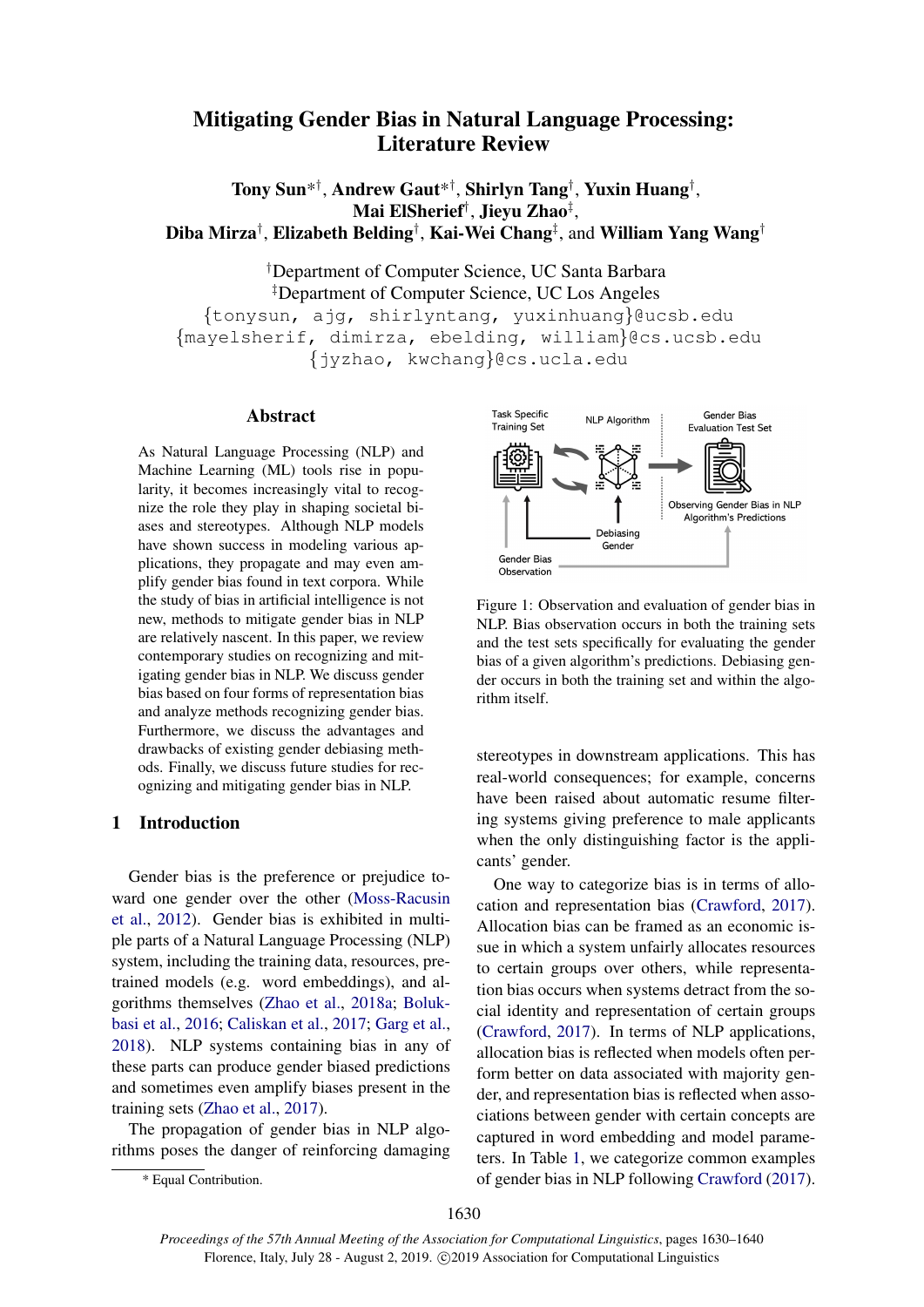<span id="page-1-0"></span>

| <b>Task</b>        | <b>Example of Representation Bias in the Context of Gender</b>          |  | O |  |
|--------------------|-------------------------------------------------------------------------|--|---|--|
| Machine            | Translating "He is a nurse. She is a doctor." to Hungarian and back to  |  |   |  |
| Translation        | English results in "She is a nurse. He is a doctor." (Douglas, 2017)    |  |   |  |
| Caption Generation | An image captioning model incorrectly predicts the agent to be male     |  |   |  |
|                    | because there is a computer nearby (Burns et al., 2018).                |  |   |  |
| Speech             | Automatic speech detection works better with male voices than female    |  |   |  |
| Recognition        | voices (Tatman, 2017).                                                  |  |   |  |
| Sentiment Analysis | Sentiment Analysis Systems rank sentences containing female noun        |  | √ |  |
|                    | phrases to be indicative of anger more often than sentences containing  |  |   |  |
|                    | male noun phrases (Park et al., 2018).                                  |  |   |  |
| Language Model     | "He is doctor" has a higher conditional likelihood than "She is doctor" |  | √ |  |
|                    | (Lu et al., 2018).                                                      |  |   |  |
| Word Embedding     | Analogies such as "man : woman :: computer programmer : homemaker"      |  |   |  |
|                    | are automatically generated by models trained on biased word            |  |   |  |
|                    | embeddings (Bolukbasi et al., 2016).                                    |  |   |  |

Table 1: Following the talk by [Crawford](#page-8-3) [\(2017\)](#page-8-3), we categorize representation bias in NLP tasks into the following four categories: (D)enigration, (S)tereotyping, (R)ecognition, (U)nder-representation.

Briefly, denigration refers to the use of culturally or historically derogatory terms; stereotyping reinforces existing societal stereotypes; recognition bias involves a given algorithm's inaccuracy in recognition tasks; and under-representation bias is the disproportionately low representation of a specific group. We identify that both allocative and representational harms often arise in NLP systems due to statistical patterns in the training corpora, which are then embedded in semantic representations and the model.

Gender bias in NLP is a complex and compound issue, requiring interdisciplinary communication. As NLP systems have been increasingly integrated with our daily life thanks to modern AI developments, we need both immediate solutions to patch current systems as well as fundamental approaches to debias. In this paper, we provide a comprehensive literature review to summarize recent attempts for recognizing and mitigating bias in NLP systems. Most debiasing methods can be depicted as a special case in Figure [1.](#page-0-0)

We make two primary contributions. (1) We summarize recent studies of algorithmic bias in NLP under a unified framework for the ease of future discussion. (2) We critically discuss issues with current debiasing methods with the purpose of identifying optimizations, knowledge gaps, and directions for future research.

## 2 Observing Gender Bias

Recent work in analyzing gender bias in NLP has focused on quantifying bias through psychological tests, performance differences between genders for various tasks, and the geometry of vector spaces. We provide an overview of gender bias

evaluation methods and discuss types of representation bias each method identifies.

#### 2.1 Adopting Psychological Tests

In psychology, the Implicit Association Test (IAT) is used to measure subconscious gender bias in humans, which can be quantified as the difference in time and accuracy for humans to categorize words as relating to two concepts they find similar versus two concepts they find different [\(Greenwald](#page-9-3) [et al.,](#page-9-3) [1998;](#page-9-3) [Caliskan et al.,](#page-8-1) [2017\)](#page-8-1). For instance, to measure subconscious associations of genders with arts and sciences, participants are asked to categorize words as pertaining to (males or the sciences) or (females or the arts) [\(Nosek et al.,](#page-9-4) [2009\)](#page-9-4). The participants are then asked to categorize words as pertaining to (males or the arts) or (females or the sciences). If participants answered faster and more accurately in the former setting, it indicates that humans subconsciously associate males with the sciences and females with the arts.

[Caliskan et al.](#page-8-1) [\(2017\)](#page-8-1) adopt the IAT's core concept, measuring gender bias through the difference in strength of association of concepts, to measure bias in word embeddings using the Word Embedding Association Test (WEAT) [\(Caliskan](#page-8-1) [et al.,](#page-8-1) [2017\)](#page-8-1). The authors confirm that human biases found through IAT tests exist in GloVe and Word2Vec embeddings. Finally, the authors demonstrate a positive correlation between the strength of association of an occupation word embedding with the female gender and the percentage of females in that occupation in United States, with the percentages taken from Bureau of Labor Statistics labor force participation data. Notably, [Garg et al.](#page-8-2) [\(2018\)](#page-8-2) show that bias in word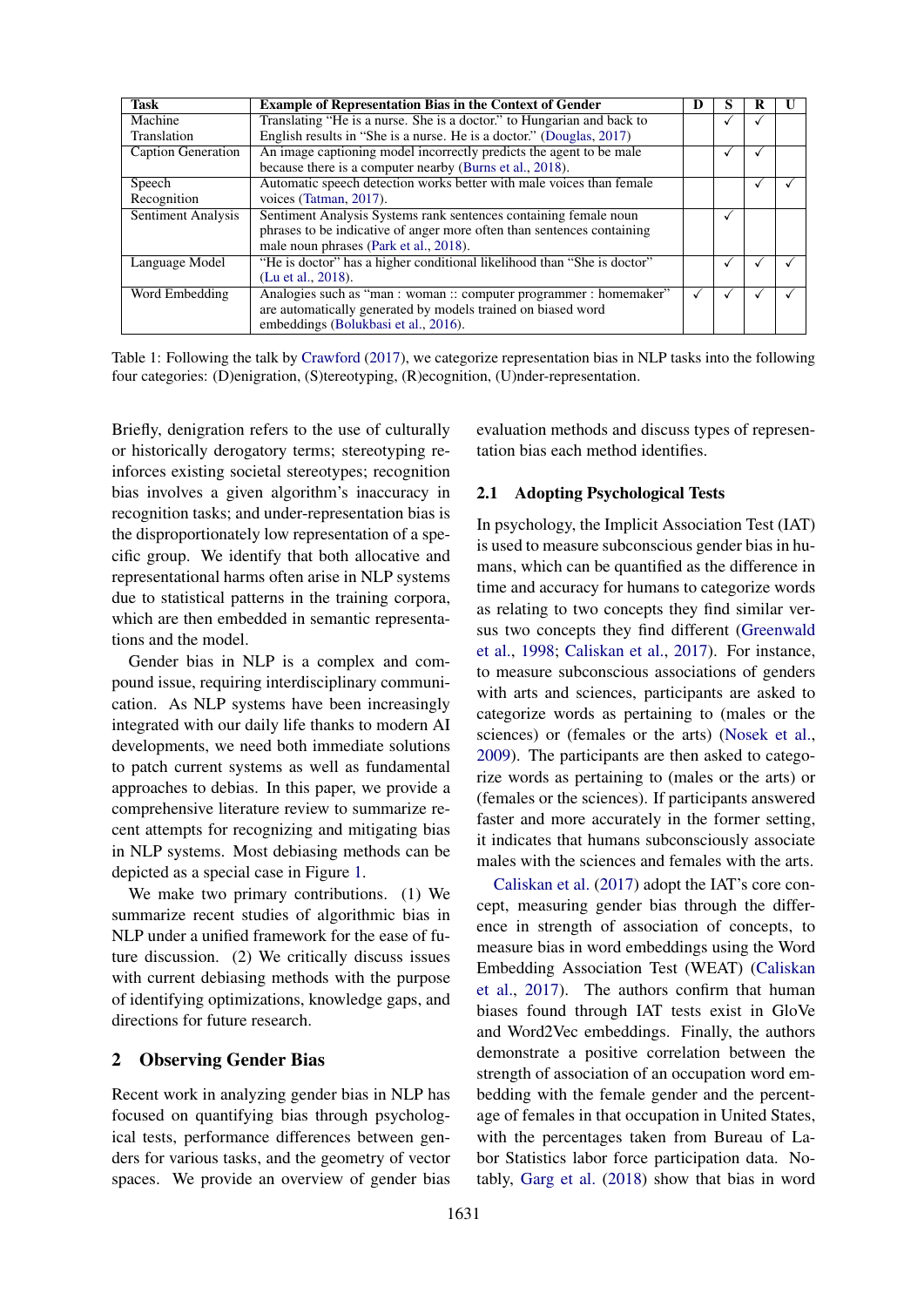embeddings can be used to track social changes such as increased or decreased female participation in the workforce. [May et al.](#page-9-5) [\(2019\)](#page-9-5) extend WEAT to create the Sentence Encoder Association Test (SEAT), capable of testing sentence encoders (e.g., ELMo [\(Peters et al.,](#page-10-3) [2018\)](#page-10-3)) for human biases found in IAT tests.

# 2.2 Analyzing Gender Sub-space in Embeddings

[Bolukbasi et al.](#page-8-0) [\(2016\)](#page-8-0) define gender bias as the correlation between the magnitude of the projection onto the gender subspace of a word embedding representing a gender-neutral word and that word's bias rating, as rated by crowd workers. To identify the gender subspace, they first build a linear support vector machine to classify words into a set of gender-specific and a set of gender-neutral words based on a training set of hand-selected gender-specific words. The authors then identify a gender direction by aggregating ten gender pairs (e.g. she-he, her-his, woman-man, etc.) and using principal component analysis to find a single eigenvector that exhibits significantly greater variance than the rest. [Manzini et al.](#page-9-6) [\(2019\)](#page-9-6) extend this method and their approach can be used to find non-binary gender bias by aggregating n-tuples instead of gender pairs.

However, [Gonen and Goldberg](#page-8-6) [\(2019\)](#page-8-6) note that the above method fails to capture the full picture of gender bias in vector spaces. Specifically, even after the projections of word embeddings representing gender-neutral words onto the gender subspace have been removed, word embeddings representing words with similar biases still cluster together. They further introduce the notion of cluster bias. Cluster bias of a word  $w$  can be measured as the percentage of male or female stereotypical words among the  $k$  nearest neighbors of  $w$ 's embedding where the male or female stereotypical words are obtained through human annotation.

# <span id="page-2-0"></span>2.3 Measuring Performance Differences Across Genders

In most NLP tasks, a model's prediction should not be heavily influenced by the gender of the entity mentions or contexts in the input. To evaluate whether or not this is the case, consider two sentences that act as the inputs to a model for which the only differences are the words that correspond to gender, such as "*He* went to the park" vs "*She* went to the park". We refer to changing the gen-

der of the gendered nouns as *gender-swapping*. Gender-swapping can be generalized to sentences by swapping each male-definitional word with its respective female equivalent and vice-versa [\(Zhao](#page-10-0) [et al.,](#page-10-0) [2018a;](#page-10-0) [Lu et al.,](#page-9-2) [2018;](#page-9-2) [Kiritchenko and Mo](#page-9-7)[hammad,](#page-9-7) [2018\)](#page-9-7). If the model does not make decisions based on genders, it should perform equally for both sentences. Otherwise, the difference in evaluation scores reflects the extent of gender bias found in the system.

For example, [Dixon et al.](#page-8-7) [\(2017\)](#page-8-7) introduce two metrics to measure these performance differences – False Positive Equality Difference (FPED) and False Negative Equality Difference (FNED) – that have been used to measure gender bias in abusive language detection [\(Park et al.,](#page-9-1) [2018\)](#page-9-1). These are defined as the differences in the false positive and false negative rates, respectively, of predictions of a model between original and gender-swapped inputs. We note that these measurements can generalize to tasks aside from abusive language detection.

By designing test sets, measuring performance differences between genders reveals representational gender bias in the context of recognition, stereotyping, and under-representation. If, for instance, an image captioning model is worse at recognizing a *woman* than a *man* when they are each sitting in front of a computer [\(Burns et al.,](#page-8-5) [2018\)](#page-8-5), that is a clear indicator of recognition bias. If this prediction inaccuracy arises as a consequence of the algorithm's association between *man* and *computer*, then this example also reveals stereotyping in the image captioning model. One can also imagine that if the model is not debiased and these errors propagate over a large sample of images, then the model may further contribute to the under-representation of minority.

Standard evaluation data sets in NLP are inadequate for measuring gender bias. For one, these data sets often also contain biases (such as containing more male references than female references), so evaluation on them might not reveal gender bias. Furthermore, predictions made by systems performing complex NLP tasks depend on many factors; we must carefully design data sets to isolate the effect of gender of the output in order to be able to probe gender bias. We name these data sets Gender Bias Evaluation Testsets (GBETs).

The goal of designing GBETs is to provide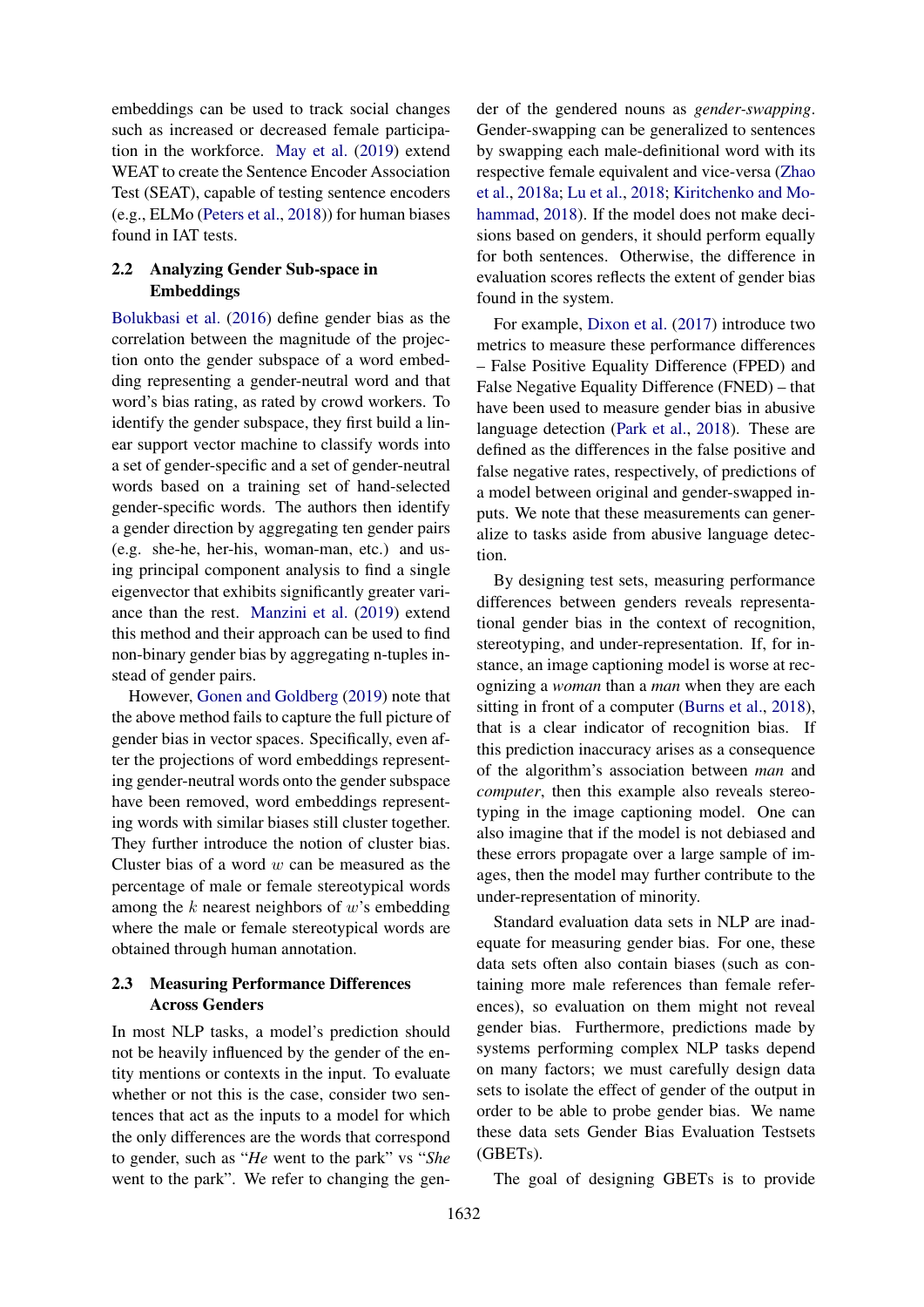<span id="page-3-0"></span>

| Data Set                                   | Task                   | <b>Probing Concept</b> | <b>Size</b>             |
|--------------------------------------------|------------------------|------------------------|-------------------------|
| Winogender Schemas (Rudinger et al., 2018) | Coreference Resolution | Occupation             | 720 English Sentences   |
| WinoBias (Zhao et al., 2018a)              | Coreference Resolution | Occupation             | 3,160 English Sentences |
| GAP (Webster et al., 2018)                 | Coreference Resolution | <b>Names</b>           | 4,454 English Contexts  |
| EEC (Kiritchenko and Mohammad, 2018)       | Sentiment Analysis     | Emotion                | 8,640 English Sentences |

Table 2: Summary of GBETs. GBETs evaluate models trained for specific tasks for gender bias. GBETs use differences in values of the probing concept or prediction accuracies relating to the probing concept between gender-swapped data points to measure bias.

check that NLP systems avoid making mistakes due to gender bias. Some may argue that the artificial design of GBETs does not reflect the true distribution of the data, implying that these evaluations are artificial. We argue that if humans can avoid making mistakes due to gender bias, then machines should as well. Additionally, systems that make biased predictions may discourage minorities from using those systems and having their data collected, thus worsening the disparity in the data sets [\(Hashimoto et al.,](#page-9-8) [2018\)](#page-9-8). We provide an overview of publicly available GBETs in Table [2.](#page-3-0)

Gender-swapped GBETs: In the following, we review GBETs in coreference resolution and sentiment analysis applications.

For coreference resolution, [Rudinger et al.](#page-10-4) [\(2018\)](#page-10-4) and [Zhao et al.](#page-10-6) [\(2018b\)](#page-10-6) independently designed GBETs based on Winograd Schemas. The corpus consists of sentences which contain a gender-neutral occupation (e.g., doctor), a secondary participant (e.g., patient), and a gendered pronoun that refers either the occupation or the participant. The coreference resolution system requires the identification of the antecedent of the pronoun. For each sentence, [Rudinger et al.](#page-10-4) [\(2018\)](#page-10-4) consider three types of pronouns (female, male, or neutral), and [Zhao et al.](#page-10-6) [\(2018b\)](#page-10-6) consider male and female pronouns. The two datasets have a few notable differences (see the discussion in [\(Rudinger et al.,](#page-10-4) [2018\)](#page-10-4)).

Note that simply measuring a global difference in accuracies of a model between inputs with different gendered pronouns is insufficient. For example, a model could predict females and males to be coreferent to "secretary" with 60% and 20% accuracy, respectively. If that same model predicts females and males coreferent to "doctor" with 20% and 60% accuracy, respectively, then the global average accuracy for each gender is equiva-lent, yet the model exhibits bias.<sup>[1](#page-0-1)</sup> Therefore, [Zhao](#page-10-6)

1 [For the sake of simplicity, we illustrate the motivation](#page-10-6) [in accuracy. The coreference resolution systems may be eval](#page-10-6)[uated using a different metric.](#page-10-6)

[et al.](#page-10-6) [\(2018b\)](#page-10-6) and [Rudinger et al.](#page-10-4) [\(2018\)](#page-10-4) design metrics to analyze gender bias by examining how the performance difference between genders with respect to each occupation correlate with the occupational gender statistics from the U.S Bureau of Labor Statistics.

Another GBET for coreference resolution named GAP contains sentences mined from Wikipedia and thus can perform an evaluation with sentences taken from real contexts as opposed to artificially generated ones [\(Webster et al.,](#page-10-5) [2018\)](#page-10-5). GAP does not include stereotypical nouns; instead, pronouns refer to names only. Gender bias can be measured as the ratio of  $F_1$  scores on inputs for which the pronoun is female to inputs for which the pronoun is male. Notably, sentences are not gender-swapped, so there may be differences in difficulty between sentences in male and female test sets.

For sentiment analysis, a GBET dataset named *Equity Evaluation Corpus* (EEC) [\(Kir](#page-9-7)[itchenko and Mohammad,](#page-9-7) [2018\)](#page-9-7) is designed. Each EEC sentence contains an emotional word (e.g., anger, fear, joy, sadness), with one of five intensities for each emotion and a gender-specific word. Gender bias is measured as the difference in emotional intensity predictions between genderswapped sentences.

# 3 Debiasing Methods Using Data Manipulation

Several approaches have been proposed for debiasing gender stereotypes in NLP by working on two tangents: (1) text corpora and their representations and (2) prediction algorithms. In this section, we will discuss the techniques to debias text corpora and word embeddings. We do the same for techniques to mitigate gender bias in algorithms in Section [4.](#page-6-0)

We note that debiasing methods can be categorized as retraining and inference (see Table [3\)](#page-4-0). Retraining methods require that the model is trained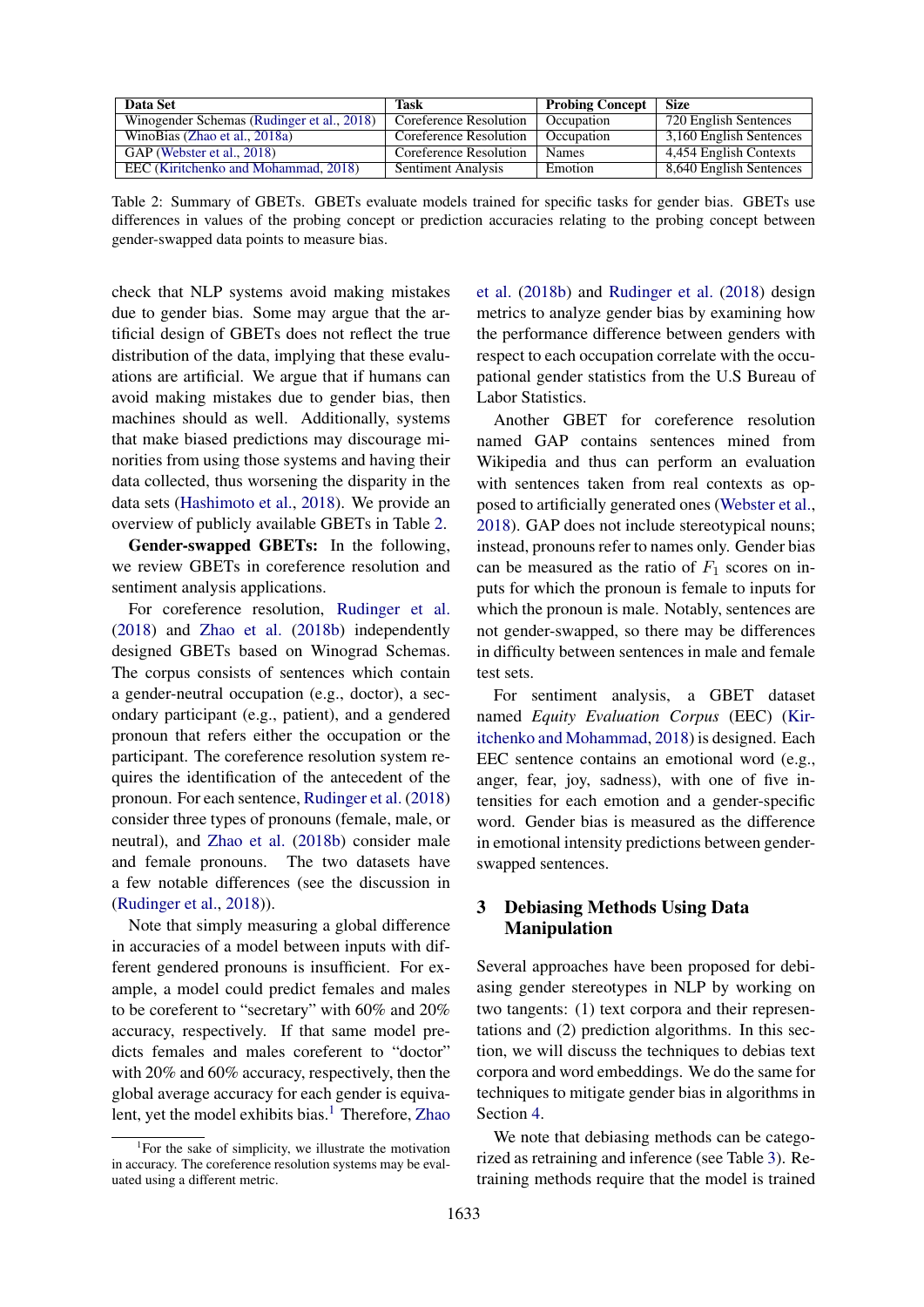again, while inference methods reduce bias without requiring the existence of the original training set. Retraining methods tend to address gender bias in its early stages or even at its source. However, retraining a model on a new data set can be costly in terms of resources and time. Inference methods, on the other hand, do not require models to be retrained; instead, they patch existing models to adjust their outputs providing a testing-time debiasing. We will discuss different debiasing methods from these two perspectives.

#### 3.1 Debiasing Training Corpora

We review three approaches for debiasing gender in the literature.

#### 3.1.1 Data Augmentation

Oftentimes a data set has a disproportionate number of references to one gender (e.g. OntoNotes 5.0) [\(Zhao et al.,](#page-10-0) [2018a\)](#page-10-0). To mitigate this, [Zhao](#page-10-0) [et al.](#page-10-0) [\(2018a\)](#page-10-0) proposed to create an augmented data set identical to the original data set but biased towards the opposite gender and to train on the union of the original and data-swapped sets. The augmented data set is created using gender-swapping. This is similar to the method used to create GBETs; however, the goal of data augmentation is to debias predictions by training the model on a gender-balanced data set, while GBETs are created specifically to evaluate the gender bias of those predictions both before and after debiasing.

Data augmentation works as follows: for every sentence in the original data set, create that sentence's gender-swapped equivalent using the procedure described in [2.3.](#page-2-0) Next, apply nameanonymization to every original sentence and its gender-swapped equivalent. Name anonymization consists of replacing all named entities with anonymized entities, such as "E1". For instance, *Mary likes her mother Jan* becomes *E1 likes his father E2* after applying gender-swapping and name anonymization for data augmentation. This removes gender associations with named entities in sentences. The model is then trained on the union of the original data set with name-anonymization and the augmented data set. The identification of gender-specific words and their equivalent opposite gender word requires lists typically created by crowd workers.

Data augmentation has been shown to be flexible; it can mitigate gender bias in several differ-

<span id="page-4-0"></span>

| <b>Methods</b>                             | <b>Method Type</b> |
|--------------------------------------------|--------------------|
| Data Augmentation by Gender-Swapping       | Retraining         |
| Gender Tagging                             | Retraining         |
| <b>Bias Fine-Tuning</b>                    | Retraining         |
| <b>Hard Debiasing</b>                      | Inference          |
| Learning Gender-Neutral Embeddings         | Retraining         |
| <b>Constraining Predictions</b>            | Inference          |
| <b>Adjusting Adversarial Discriminator</b> | Retraining         |

Table 3: Debiasing methods can be categorized according to how they affect the model. Some debiasing methods require the model to be retrained after debiasing (Retraining). Others modify existing models' predictions or representations (Inference).

ent models in many different tasks. When applied to a neural network based coreference resolution model [\(Lee et al.,](#page-9-9) [2017,](#page-9-9) [2018\)](#page-9-10) originally trained on OntoNotes 5.0 which was tested on WinoBias, gender augmentation lowered the difference between  $F_1$  scores on pro-stereotypical and antistereotypical test sets significantly, which indicates the model was less inclined to make genderbiased predictions [\(Zhao et al.,](#page-10-0) [2018a,](#page-10-0) [2019\)](#page-10-7). In hate speech detection, data augmentation reduced FNED and FPED differences between male and female predictions of a Convolutional Neural Network by a wide margin [\(Park et al.,](#page-9-1) [2018\)](#page-9-1). Data augmentation without name-anonymization has also been used to debias knowledge graphs built from Bollywood movie scripts [\(Madaan et al.,](#page-9-11) [2018\)](#page-9-11) by swapping the nodes for the lead actor and actress, but metrics evaluating the success of gender-swapping were not provided.

Data augmentation is easy to implement, but creating the annotated list can be expensive if there is high variability in the data or if the data set is large since more annotations will be required. Furthermore, data augmentation doubles the size of the training set, which can increase training time by a factor specific to the task at hand. Lastly, blindly gender-swapping can create nonsensical sentences – for example, gender-swapping "*she* gave birth" to "*he* gave birth" [\(Madaan et al.,](#page-9-11) [2018\)](#page-9-11).

#### 3.1.2 Gender Tagging

In some tasks, like Machine Translation (MT), confounding the gender of the source of a data point can lead to inaccurate predictions. Current MT models predict the source to be male a disproportionate amount of time [\(Prates et al.,](#page-10-8) [2018;](#page-10-8) [Vanmassenhove et al.,](#page-10-9) [2018\)](#page-10-9). This happens because training sets are dominated by male-sourced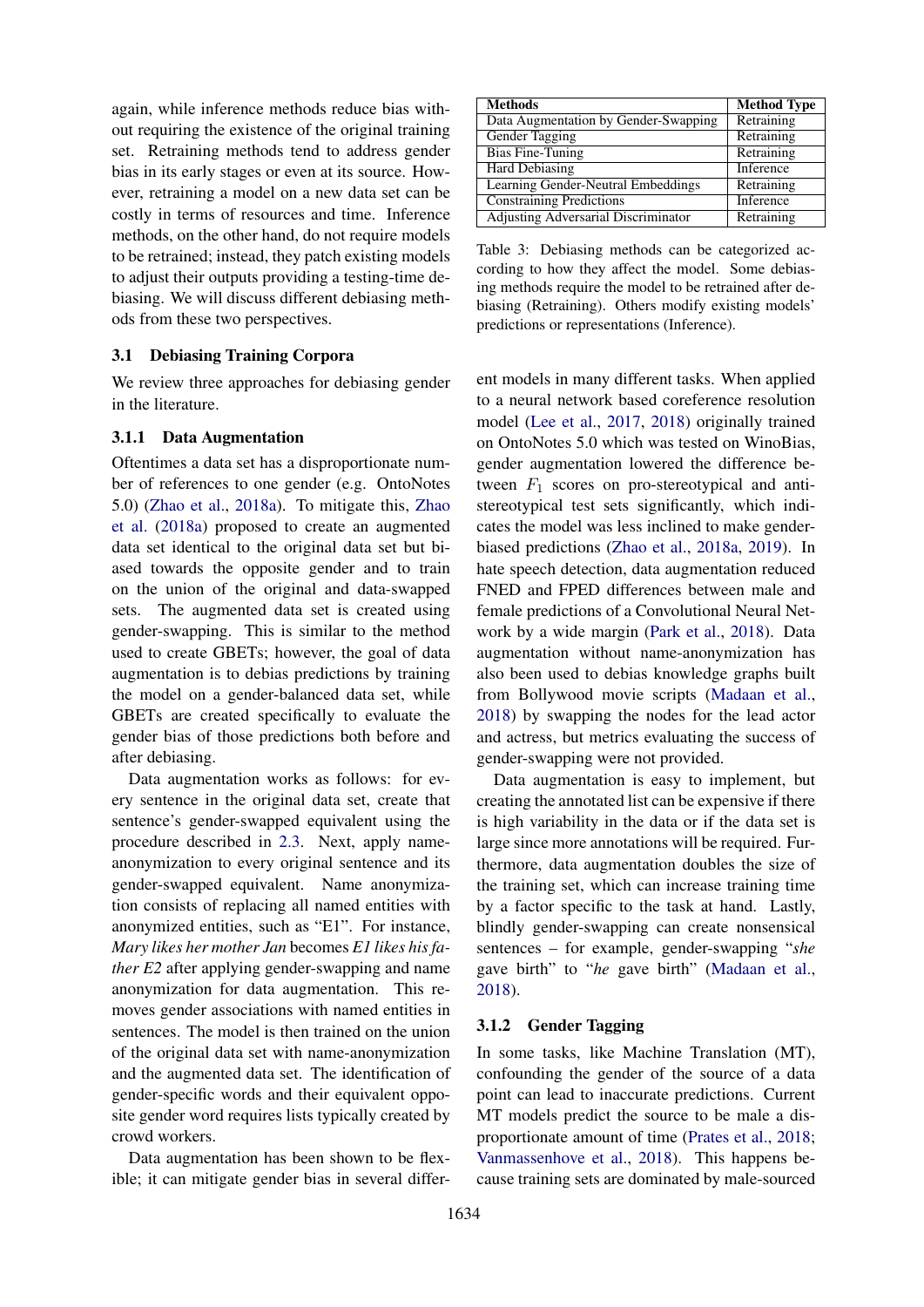data points, so the models learn skewed statistical relationships and are thus more likely to predict the speaker to be male when the gender of the source is ambiguous [\(Vanmassenhove et al.,](#page-10-9) [2018\)](#page-10-9).

Gender tagging mitigates this by adding a tag indicating the gender of the source of the data point to the beginning of every data point. For instance, "I'm happy" would change to "MALE I'm happy." In theory, encoding gender information in sentences could improve translations in which the gender of the speaker affects the translation (i.e. "I am happy" could translate to "Je suis heureux" [M] or "Je suis heureuse" [F]), since English does not mark the gender of the speaker in this case. The tag is then parsed separately from the rest of the data by the model. The goal is to preserve the gender of the source so the model can create more accurate translations [\(Vanmassenhove et al.,](#page-10-9) [2018\)](#page-10-9).

Gender tagging is effective: a Sequence-to-Sequence Neural Network trained on Europarl increased BLEU scores significantly for machine translations from English to French in which the first-person speaker was female [\(Vanmassenhove](#page-10-9) [et al.,](#page-10-9) [2018\)](#page-10-9). Sentences with male first-person speakers had accuracy increases by a sizeable margin. However, gender-tagging can be expensive: knowing the gender of the source of a data point requires meta-information, and obtaining this could be costly in terms of memory usage and time. Furthermore, MT models may need to be redesigned to correctly parse the gender tags.

#### 3.1.3 Bias Fine-Tuning

Unbiased data sets for a given task may be scarce, but there may exist unbiased data sets for a related task. Bias fine-tuning incorporates transfer learning from an unbiased data set to ensure that a model contains minimal bias before fine-tuning the model on a more biased data set used to train for the target task directly [\(Park et al.,](#page-9-1) [2018\)](#page-9-1). This allows models to avoid learning biases from training sets while still being adequately trained to perform a task.

Bias fine-tuning has been shown to be relatively effective. [Park et al.](#page-9-1) [\(2018\)](#page-9-1) use transfer learning from a gender unbiased abusive tweets data set [\(Founta et al.,](#page-8-8) [2018\)](#page-8-8) and fine-tuning on a genderbiased sexist tweets data set [\(Waseem and Hovy,](#page-10-10) [2016\)](#page-10-10) to train a Convolutional Neural Network (CNN). They evaluate the CNN using a GBET evaluation set (which is private, so not mentioned in [2.3\)](#page-2-0). They tested the same model after training it on gender-swapped data sets as well. [Park](#page-9-1) [et al.](#page-9-1) [\(2018\)](#page-9-1) find that gender-swapping was more effective at both removing bias and retaining performance than bias fine-tuning. However, transfer learning may have been ineffective in this case because abusive language detection data sets and sexist language detection data sets have significant differences. For more similar data sets, bias finetuning may be more effective; further testing is necessary.

#### 3.2 Debiasing Gender in Word Embeddings

Word embeddings represent words in a vector space. These embeddings have been demonstrated to reflect societal biases and changing views during social movements in the United States [\(Garg](#page-8-2) [et al.,](#page-8-2) [2018\)](#page-8-2).

As the word embedding model is a fundamental component in many NLP systems, mitigating bias in embeddings plays a key role in the reduction of bias that is propagated to downstream tasks (e.g., [\(Zhao et al.,](#page-10-0) [2018a\)](#page-10-0)). However, it is debatable if debiasing word embeddings is a philosophically right step towards mitigating bias in NLP. [Caliskan et al.](#page-8-1) [\(2017\)](#page-8-1) argue that debiasing word embeddings blinds an AI agent's perception rather than teaching it to perform fair actions. We refer readers to the discussion in [\(Caliskan et al.,](#page-8-1) [2017\)](#page-8-1).

It is also important to recognize that removing gender bias from the embedding space entirely is difficult. While existing methods successfully mitigate bias with respect to projection onto the gender subspace in some degrees, [Gonen and Gold](#page-8-6)[berg](#page-8-6) [\(2019\)](#page-8-6) show that gender bias based on more subtle metrics such as cluster bias still exist.

In the following we review two families of approaches to debias gender in word embeddings. One difference between these two types of methods is that the former does not require retraining embeddings, whereas the latter does.

#### 3.2.1 Removing Gender Subspace in Word Embeddings

[Schmidt](#page-10-11) [\(2015\)](#page-10-11) first removed similarity to the gender subspace in word embeddings by building a genderless framework using cosine similarity and orthogonal vectors [\(Schmidt,](#page-10-11) [2015\)](#page-10-11). Removing the gender component, though, pushes the word *he* to become the 6th closest word to *she* when it was the 1,826th closest previously. The genderless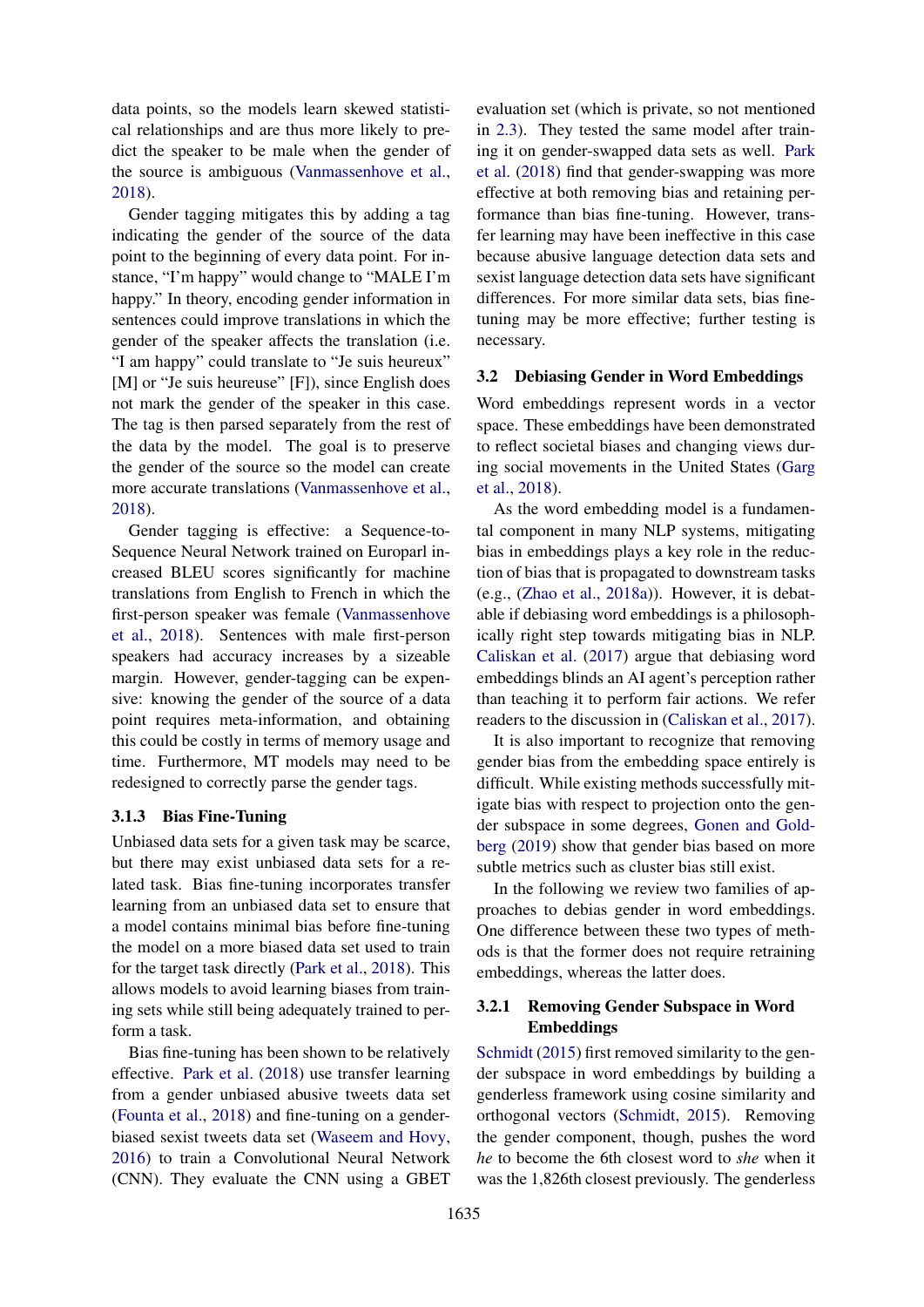<span id="page-6-1"></span>

Figure 2: We project five word2vec embeddings onto the 'he' - 'she' direction before and after neutralizing the gender-neutral words *maestro, instructor*, and *homemaker* and equalizing the gender-specific pair *businessman* and *businesswoman* [\(Bolukbasi et al.,](#page-8-9) [2018\)](#page-8-9). For both x and y-axes, negative values represent male gender bias and positive values represent female gender bias.

framework may be flawed because the semantic definition of a given word may be closely tied to its gender component. However, a case can also be made that a word's gender component should play a key role in its semantic definition. We encourage future work to collaborate with social scientists for further discussion on this topic.

[Bolukbasi et al.](#page-8-0) [\(2016\)](#page-8-0) build upon [Schmidt](#page-10-11) [\(2015\)](#page-10-11) and propose to surgerically alter the embedding space by removing the gender component only from gender-neutral words. Instead of removing gender altogether, debiasing involves making gender-neutral words orthogonal to the gender direction (see Figure [2\)](#page-6-1). Ultimately, word embeddings with reduced bias performed just as well as unaltered embeddings on coherence and analogy-solving tasks [\(Bolukbasi et al.,](#page-8-0) [2016\)](#page-8-0).

#### 3.2.2 Learning Gender-Neutral Word Embeddings

[Zhao et al.](#page-10-6) [\(2018b\)](#page-10-6) propose a new method called GN-GloVe that does not use a classifier to create a set of gender-specific words. The authors train the word embeddings by isolating gender information in specific dimensions and maintaining gender-neutral information in the other dimensions. They do this by (1) minimizing the negative difference (i.e. maximizing the difference) between the gender dimension in male and female definitional word embeddings and (2) maximizing the difference between the gender direction and the other neutral dimensions in the word embeddings. This allows for greater flexibility; the gender dimensions can be used or neglected.

Finally, we note that both aforementioned approaches [\(Bolukbasi et al.,](#page-8-0) [2016;](#page-8-0) [Zhao et al.,](#page-10-6) [2018b\)](#page-10-6) used to debias word embeddings may not work with embeddings in a non-Euclidean space, such as Poincare embeddings [\(Nickel and Kiela,](#page-9-12) [2017\)](#page-9-12), because the notion of cosine similarity would no longer apply. Also, it is unclear if these approaches can be extended to other languages beyond English, especially for languages with grammatical genders.

## <span id="page-6-0"></span>4 Debiasing by Adjusting Algorithms

Some gender debiasing methods in NLP adjust predictions in NLP systems. We call these algorithm adjustment methods. In this section, we discuss two such approaches.

#### 4.1 Constraining Predictions

[Zhao et al.](#page-10-1) [\(2017\)](#page-10-1) show that an NLP model risks amplifying bias by making predictions which exacerbate biases present in the training set. For instance, if 80% of coreferents of "secretary" are female in a training set and a model trained on that set predicts 90% of coreferents of "secretary" in a test set to be female, then that model amplifies bias.

[Zhao et al.](#page-10-1) [\(2017\)](#page-10-1) proposed Reducing Bias Amplification (RBA) based on a constrained conditional model [\(Roth and Yih,](#page-10-12) [2004\)](#page-10-12), which takes an existing model's optimization function and constrains that function to ensure its predictions fit defined conditions. For example, when RBA was applied to the visual semantic role labelling [\(Yatskar](#page-10-13) [et al.,](#page-10-13) [2016\)](#page-10-13), it restricted the ratio of males to females predicted to be doing particular activities to prevent the model from amplifying bias through predictions. The approximate inference can be efficient solved by Lagrangian relaxation [\(Rush and](#page-10-14) [Collins,](#page-10-14) [2012\)](#page-10-14).

# 4.2 Adversarial Learning: Adjusting the Discriminator

[Zhang et al.](#page-10-15) [\(2018\)](#page-10-15) propose a variation on the traditional generative adversarial network [\(Goodfel](#page-8-10)[low et al.,](#page-8-10) [2014\)](#page-8-10) by having the generator learn with respect to a protected gender attribute. In other words, the generator attempts to prevent the discriminator from identifying the gender in a given task such as analogy completion. This method has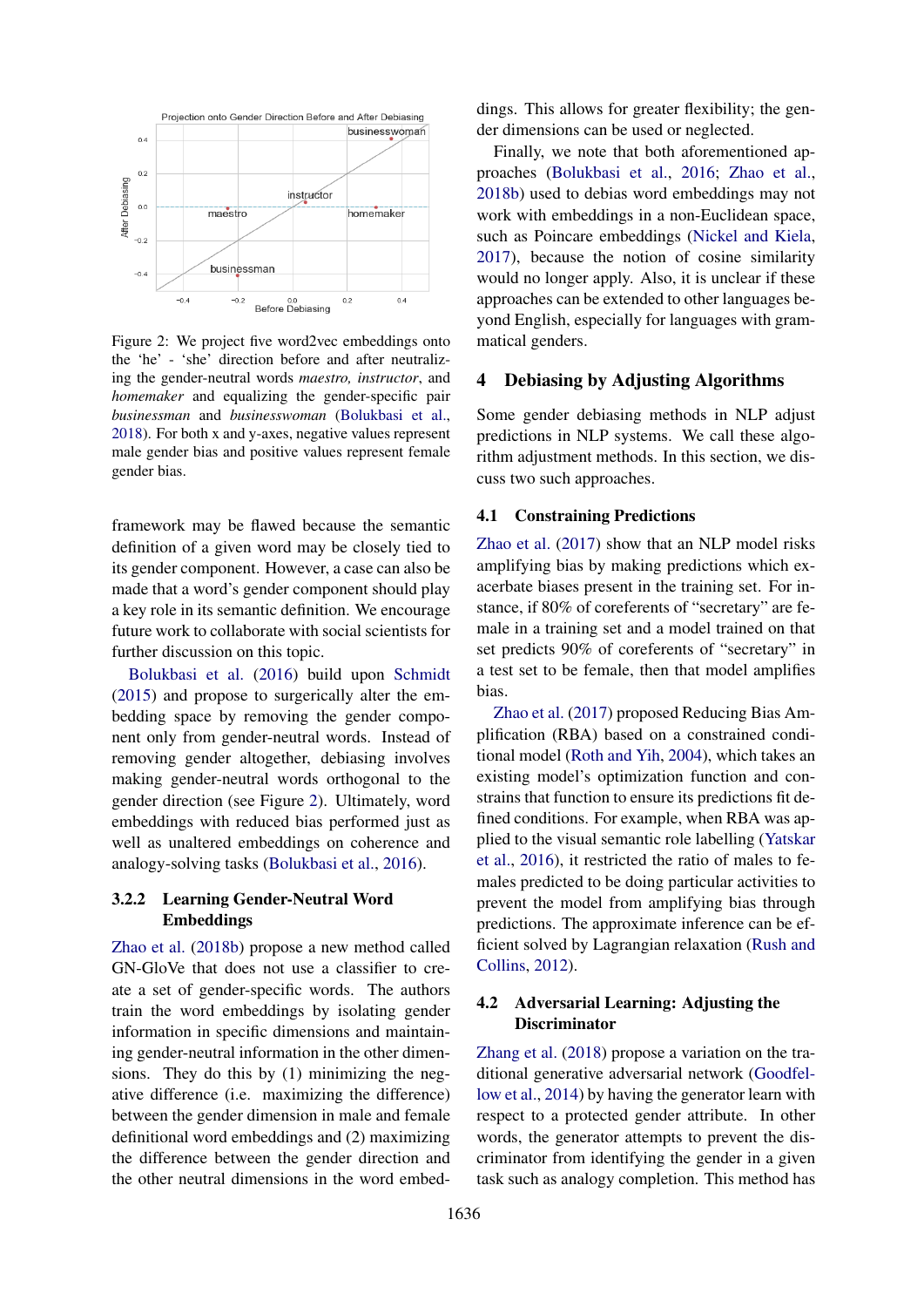the potential to be generalizable: it can be used to debias any model that uses gradient-based learning.

## 5 Conclusion and Future Directions

In this paper, we summarize recent literature about recognizing and mitigating gender bias in NLP. We acknowledge that the scope of this paper is limited. There is a long history of gender stereotype study in law, psychology, media study, and many other disciplines which we do not discuss. Similar issues of algorithmic bias have also been discussed extensively in artificial intelligence, machine learning, data mining, and several other application fields (e.g., [\(Calders and Verwer,](#page-8-11) [2010;](#page-8-11) [Feldman et al.,](#page-8-12) [2015;](#page-8-12) [Hardt et al.,](#page-9-13) [2016;](#page-9-13) [Misra](#page-9-14) [et al.,](#page-9-14) [2016;](#page-9-14) [Kleinberg et al.,](#page-9-15) [2016;](#page-9-15) [Pleiss et al.,](#page-10-16) [2017;](#page-10-16) [Beutel et al.,](#page-8-13) [2017;](#page-8-13) [Misra et al.,](#page-9-14) [2016\)](#page-9-14)). Other important aspects such as model/data transparency [\(Mitchell et al.,](#page-9-16) [2019;](#page-9-16) [Bender and Fried](#page-8-14)[man,](#page-8-14) [2018\)](#page-8-14) and privacy preservation [\(Reddy and](#page-10-17) [Knight,](#page-10-17) [2016;](#page-10-17) [Elazar and Goldberg,](#page-8-15) [2018;](#page-8-15) [Li et al.,](#page-9-17) [2018\)](#page-9-17) are also not covered in this literature survey. Besides, we refer the readers to [Hovy and](#page-9-18) [Spruit](#page-9-18) [\(2016\)](#page-9-18) for a more general discussion of ethical concern in NLP.

The study of gender bias in NLP is still relatively nascent and consequently lacks unified metrics and benchmarks for evaluation. We urge researchers in related fields to work together to create standardized metrics that rigorously measure the gender bias in NLP applications. However, we recognize that different applications may require different metrics and there are trade-offs between different notions of biases [\(Barocas et al.,](#page-8-16) [2018;](#page-8-16) [Chouldechova and Roth,](#page-8-17) [2018\)](#page-8-17).

Gender debiasing methods in NLP are not sufficient to debias models end-to-end for many applications. We note the following limitations of current approaches. First, the majority of debiasing techniques focus on a single, modular process of an end-to-end NLP system. It remains to be discovered how these individual parts harmonize together to form an ideally unbiased system. Second, most gender debiasing methods have only been empirically verified in limited applications [\(Zhang et al.,](#page-10-15) [2018;](#page-10-15) [Zhao et al.,](#page-10-1) [2017\)](#page-10-1), and it is not clear that these methods can generalize to other tasks or models. Third, we note that certain debiasing techniques may introduce noise into a NLP model, causing performance degradation. Finally,

hand-craft debiasing approaches may unintentionally encode the implicit bias of the developers.

Below, we identify a few future directions.

Mitigating Gender Bias in Languages Beyond English. With few exceptions [\(Vanmassenhove](#page-10-9) [et al.,](#page-10-9) [2018;](#page-10-9) [Prates et al.,](#page-10-8) [2018\)](#page-10-8), prior work has focused on mitigating gender bias in the English language. Future work can look to apply existing methods or devise new techniques towards mitigating gender bias in other languages as well. However, such a task is not trivial. Methods such as gender-swapping are relatively easy in English because English does not distinguish gender linguistically. However, in languages such as Spanish, each noun has its own gender and corresponding modifiers of the noun need to align with the gender of the noun. To perform gender-swapping in such languages, besides swapping those gendered nouns, we also need to change the modifiers. Non-Binary Gender Bias. With few exceptions

[\(Manzini et al.,](#page-9-6) [2019\)](#page-9-6), work on debiasing in NLP has assumed that the protected attribute being discriminated against is binary. Non-binary genders [\(Richards et al.,](#page-10-18) [2016\)](#page-10-18) as well as racial biases have largely been ignored in NLP and should be considered in future work.

Interdisciplinary Collaboration. As mentioned in Section [1,](#page-0-2) gender bias is not a problem that is unique to NLP; other fields in computer science such as data mining, machine learning, and security also study gender bias [\(Calders and Verwer,](#page-8-11) [2010;](#page-8-11) [Feldman et al.,](#page-8-12) [2015;](#page-8-12) [Hardt et al.,](#page-9-13) [2016;](#page-9-13) [Misra et al.,](#page-9-14) [2016;](#page-9-14) [Kleinberg et al.,](#page-9-15) [2016;](#page-9-15) [Pleiss](#page-10-16) [et al.,](#page-10-16) [2017;](#page-10-16) [Beutel et al.,](#page-8-13) [2017;](#page-8-13) [Kilbertus et al.,](#page-9-19) [2017\)](#page-9-19). Many of these technical methods could be applicable to NLP yet to our knowledge have not been studied.

Additionally, mitigating gender bias in NLP is both a sociological and an engineering problem. To completely debias effectively, it is important to understand how machine learning methods encode biases and how humans perceive biases. A few interdisciplinary studies [\(Herbelot](#page-9-20) [et al.,](#page-9-20) [2012;](#page-9-20) [Avin et al.,](#page-8-18) [2015;](#page-8-18) [Fu et al.,](#page-8-19) [2016;](#page-8-19) [Schluter,](#page-10-19) [2018\)](#page-10-19) have emerged, and we urge more interdisciplinary discussions in terms of gender bias. Approaches from other technical fields may improve current debiasing methods in NLP or inspire the development of new, more effective methods even if the properties of the data or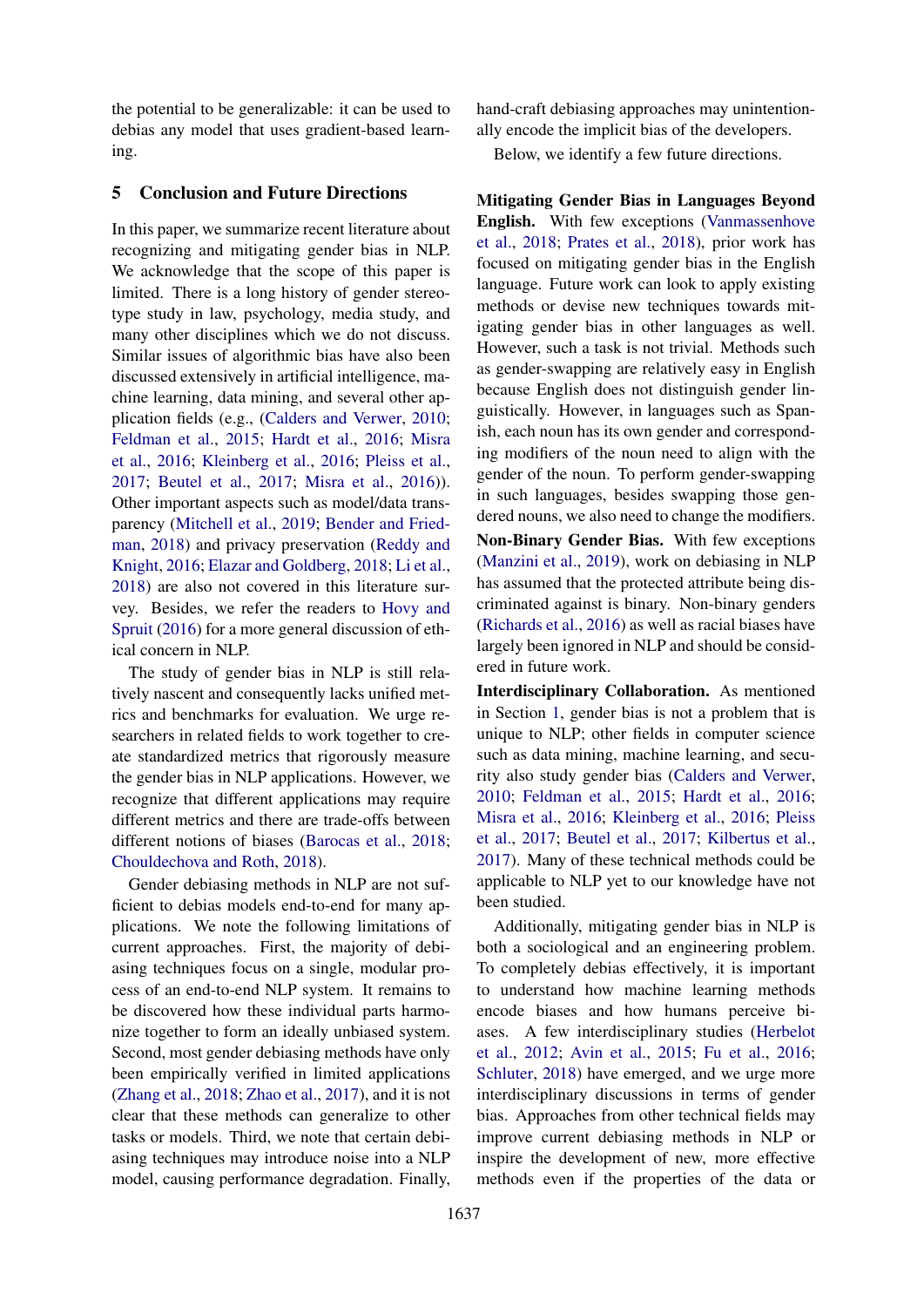problem are different across fields. Discussions between computer scientists and sociologists may improve understanding of latent gender bias found in machine learning data sets and model predictions.

## 6 Acknowledgements

We thank anonymous reviewers for their helpful feedback. We also acknowledge the thoughtful talks in related topics by Kate Crawford, Margaret Mitchell, Joanna J. Bryson, and several others. This material is based upon work supported in part by the National Science Foundation under Grants 1821415 and 1760523.

## References

- <span id="page-8-18"></span>Chen Avin, Barbara Keller, Zvi Lotker, Claire Mathieu, David Peleg, and Yvonne-Anne Pignolet. 2015. Homophily and the Glass Ceiling Effect in Social Networks. In *Proceedings of the 2015 Conference on Innovations in Theoretical Computer Science (ITCS'15)*, pages 41–50. ACM.
- <span id="page-8-16"></span>Solon Barocas, Moritz Hardt, and Arvind Narayanan. 2018. *Fairness and Machine Learning*. fairmlbook.org. <http://www.fairmlbook.org>.
- <span id="page-8-14"></span>Emily M Bender and Batya Friedman. 2018. Data statements for natural language processing: Toward mitigating system bias and enabling better science. *Transactions of the Association for Computational Linguistics*, 6:587–604.
- <span id="page-8-13"></span>Alex Beutel, Jilin Chen, Zhe Zhao, and Ed Huai hsin Chi. 2017. Data Decisions and Theoretical Implications when Adversarially Learning Fair Representations. In *2017 Workshop on Fairness, Accountability, and Transparency in Machine Learning*.
- <span id="page-8-0"></span>Tolga Bolukbasi, Kai-Wei Chang, James Y Zou, Venkatesh Saligrama, and Adam T Kalai. 2016. Man Is to Computer Programmer As Woman Is to Homemaker? Debiasing Word Embeddings. In *Neural Information Processing Systems (NIPS'16)*.
- <span id="page-8-9"></span>Tolga Bolukbasi, Kai-Wei Chang, James Y Zou, Venkatesh Saligrama, and Adam T Kalai. 2018. Debiaswe. <https://bit.ly/2ruopBZ>. Accessed on 12.10.2018.
- <span id="page-8-5"></span>Kaylee Burns, Lisa Anne Hendricks, Trevor Darrell, Anna Rohrbach, and Kate Saenko. 2018. Women Also Snowboard: Overcoming Bias in Captioning Models. *European Conference on Computer Vision (EECV'18)*.
- <span id="page-8-11"></span>Toon Calders and Sicco Verwer. 2010. Three Naive Bayes Approaches for Discrimination-Free Classification. *Data Mining and Knowledge Discovery*, 21(2):277–292.
- <span id="page-8-1"></span>Aylin Caliskan, Joanna J Bryson, and Arvind Narayanan. 2017. Semantics Derived Automatically from Language Corpora Contain Human-Like Biases. *Science*, 356(6334):183–186.
- <span id="page-8-17"></span>Alexandra Chouldechova and Aaron Roth. 2018. The Frontiers of Fairness in Machine Learning. *arXiv preprint arXiv:1810.08810*.
- <span id="page-8-3"></span>Kate Crawford. 2017. The Trouble With Bias. Keynote at Neural Information Processing Systems (NIPS'17).
- <span id="page-8-7"></span>Lucas Dixon, John Li, Jeffrey Sorensen, Nithum Thain, and Lucy Vasserman. 2017. Measuring and Mitigating Unintended Bias in Text Classification. In *Association for the Advancement of Artificial Intelligence (AAAI'17)*.
- <span id="page-8-4"></span>Laura Douglas. 2017. AI is not Just Learning our Biases; It Is Amplifying Them. [https://bit.ly/](https://bit.ly/2zRvGhH) [2zRvGhH](https://bit.ly/2zRvGhH). Accessed on 11.15.2018.
- <span id="page-8-15"></span>Yanai Elazar and Yoav Goldberg. 2018. Adversarial Removal of Demographic Attributes from Text Data. In *Empirical Methods of Natural Language Processing (EMNLP'18)*.
- <span id="page-8-12"></span>Michael Feldman, Sorelle A Friedler, John Moeller, Carlos Scheidegger, and Suresh Venkatasubramanian. 2015. Certifying and Removing Disparate Impact. In *Proceedings of the 21th ACM SIGKDD International Conference on Knowledge Discovery and Data Mining (KDD'15)*.
- <span id="page-8-8"></span>Antigoni-Maria Founta, Constantinos Djouvas, Despoina Chatzakou, Ilias Leontiadis, Jeremy Blackburn, Gianluca Stringhini, Athena Vakali, Michael Sirivianos, and Nicolas Kourtellis. 2018. Large Scale Crowdsourcing and Characterization of Twitter Abusive Behavior. In *Association for the Advancement of Artifical Intelligence (AAAI'18)*.
- <span id="page-8-19"></span>Liye Fu, Cristian Danescu-Niculescu-Mizil, and Lillian Lee. 2016. Tie-breaker: Using Language Models to Quantify Gender Bias in Sports Journalism. In *Proceedings of the IJCAI workshop on NLP meets Journalism*.
- <span id="page-8-2"></span>Nikhil Garg, Londa Schiebinger, Dan Jurafsky, and James Zou. 2018. Word Embeddings Quantify 100 Years of Gender and Ethnic Stereotypes. *Proceedings of the National Academy of Sciences*, 115(16):E3635–E3644.
- <span id="page-8-6"></span>Hila Gonen and Yoav Goldberg. 2019. Lipstick on a Pig: Debiasing Methods Cover up Systematic Gender Biases in Word Embeddings But Do Not Remove Them. In *North American Chapter of the Association for Computational Linguistics (NAACL'19)*.
- <span id="page-8-10"></span>Ian Goodfellow, Jean Pouget-Abadie, Mehdi Mirza, Bing Xu, David Warde-Farley, Sherjil Ozair, Aaron Courville, and Yoshua Bengio. 2014. Generative Adversarial Nets. In *Advances in Neural Information Processing Systems (NIPS'14)*.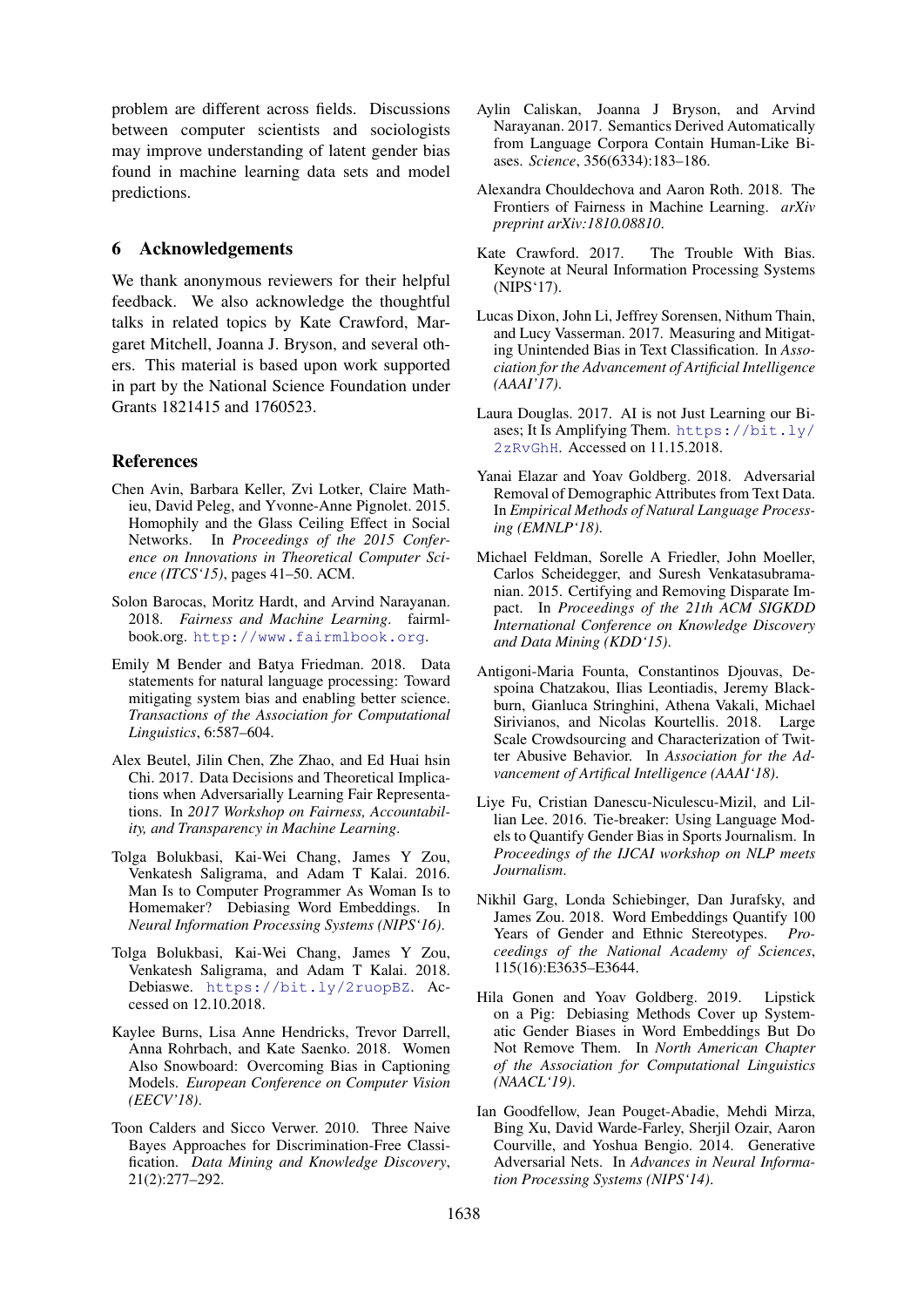- <span id="page-9-3"></span>Anthony G Greenwald, Debbie E McGhee, and Jordan LK Schwartz. 1998. Measuring Individual Differences in Implicit Cognition: The Implicit Association Test. *Journal of Personality and Social Psychology*, 74(6):1464.
- <span id="page-9-13"></span>Moritz Hardt, Eric Price, and Nati Srebro. 2016. Equality of Opportunity in Supervised Learning. In *Advances in Neural Information Processing Systems (NIPS'16)*.
- <span id="page-9-8"></span>Tatsunori B Hashimoto, Megha Srivastava, Hongseok Namkoong, and Percy Liang. 2018. Fairness Without Demographics in Repeated Loss Minimization.
- <span id="page-9-20"></span>Aurélie Herbelot, Eva Von Redecker, and Johanna Müller. 2012. Distributional Techniques for Philosophical Enquiry. In *Proceedings of the 6th Workshop on Language Technology for Cultural Heritage, Social Sciences, and Humanities*, pages 45– 54. Association for Computational Linguistics.
- <span id="page-9-18"></span>Dirk Hovy and Shannon L Spruit. 2016. The Social Impact of Natural Language Processing. In *Proceedings of the 54th Annual Meeting of the Association for Computational Linguistics (ACL'16)*, volume 2, pages 591–598.
- <span id="page-9-19"></span>Niki Kilbertus, Mateo Rojas-Carulla, Giambattista Parascandolo, Moritz Hardt, Dominik Janzing, and Bernhard Schölkopf. 2017. Avoiding Discrimination Through Causal Reasoning. In *Neural Information Processing Systems (NIPS'17)*.
- <span id="page-9-7"></span>Svetlana Kiritchenko and Saif M Mohammad. 2018. Examining Gender and Race Bias in Two Hundred Sentiment Analysis Systems. In *7th Joint Conference on Lexical and Computational Semantics (SEM'18)*.
- <span id="page-9-15"></span>Jon Kleinberg, Sendhil Mullainathan, and Manish Raghavan. 2016. Inherent Trade-offs in the Fair Determination of Risk Scores. In *Computing Research Repository (CoRR '16)*.
- <span id="page-9-9"></span>Kenton Lee, Luheng He, Mike Lewis, and Luke Zettlemoyer. 2017. End-to-End Neural Coreference Resolution. In *Empirical Methods of Natural Language Processing (EMNLP'17)*.
- <span id="page-9-10"></span>Kenton Lee, Luheng He, and Luke Zettlemoyer. 2018. Higher-Order Coreference Resolution with Coarseto-Fine Inference. In *Empirical Methods of Natural Language Processing (EMNLP'18)*.
- <span id="page-9-17"></span>Yitong Li, Timothy Baldwin, and Trevor Cohn. 2018. Towards Robust and Privacy-Preserving Text Representations. In *Proceedings of the 56th Annual Meeting of the Association for Computational Linguistics (ACL'18)*, pages 1650–1659.
- <span id="page-9-2"></span>Kaiji Lu, Piotr Mardziel, Fangjing Wu, Preetam Amancharla, and Anupam Datta. 2018. Gender Bias in Neural Natural Language Processing.
- <span id="page-9-11"></span>Nishtha Madaan, Sameep Mehta, Taneea Agrawaal, Vrinda Malhotra, Aditi Aggarwal, Yatin Gupta, and Mayank Saxena. 2018. Analyze, Detect and Remove Gender Stereotyping from Bollywood Movies. In *Conference on Fairness, Accountability and Transparency (FAT'18)*, pages 92–105.
- <span id="page-9-6"></span>Thomas Manzini, Yao Chong Lim, Yulia Tsvetkov, and Alan W Black. 2019. Black is to Criminal as Caucasian is to Police: Detecting and Removing Multiclass Bias in Word Embeddings. In *North American Chapter of the Association for Computational Linguistics (NAACL'19)*.
- <span id="page-9-5"></span>Chandler May, Alex Wang, Shikha Bordia, Samuel R Bowman, and Rachel Rudinger. 2019. On Measuring Social Biases in Sentence Encoders. In *North American Chapter of the Association for Computational Linguistics (NAACL'19)*.
- <span id="page-9-14"></span>Ishan Misra, C. Lawrence Zitnick, Margaret Mitchell, and Ross Girshick. 2016. Seeing Through the Human Reporting Bias: Visual Classifiers from Noisy Human-Centric Labels. In *Proceedings of the IEEE Conference on Computer Vision and Pattern Recognition (IEEE '16)*, pages 2930–2939.
- <span id="page-9-16"></span>Margaret Mitchell, Simone Wu, Andrew Zaldivar, Parker Barnes, Lucy Vasserman, Ben Hutchinson, Elena Spitzer, Inioluwa Deborah Raji, and Timnit Gebru. 2019. Model cards for model reporting. In *Proceedings of the Conference on Fairness, Accountability, and Transparency*, pages 220–229. ACM.
- <span id="page-9-0"></span>Corinne A Moss-Racusin, John F Dovidio, Victoria L Brescoll, Mark J Graham, and Jo Handelsman. 2012. Science Faculty's Subtle Gender Biases Favor Male Students. *Proceedings of the National Academy of Sciences*, 109(41):16474–16479.
- <span id="page-9-12"></span>Maximillian Nickel and Douwe Kiela. 2017. Poincare` Embeddings for Learning Hierarchical Representations. In *Advances in Neural Information Processing Systems (NIPS'17)*, pages 6338–6347.
- <span id="page-9-4"></span>Brian A Nosek, Frederick L Smyth, Natarajan Sriram, Nicole M Lindner, Thierry Devos, Alfonso Ayala, Yoav Bar-Anan, Robin Bergh, Huajian Cai, Karen Gonsalkorale, Selin Kesebir, Norbert Maliszewski, Felix Neto, Eero Olli, Jaihyun Park, Konrad Schnabel, Kimihiro Shiomura, Bogdan Tulbure, Reinout Wiers, Monika Somogyi, Nazar Akrami, Bo Ekehammar, Michelangelo Vianello, Mahzarin Banaji, and Anthony Greenwald. 2009. National Differences in Gender-Science Stereotypes Predict National Sex Differences in Science and Math Achievement. *Proceedings of the National Academy of Sciences*, 106(26):10593–10597.
- <span id="page-9-1"></span>Ji Ho Park, Jamin Shin, and Pascale Fung. 2018. Reducing Gender Bias in Abusive Language Detection. In *Empirical Methods of Natural Language Processing (EMNLP'18)*.